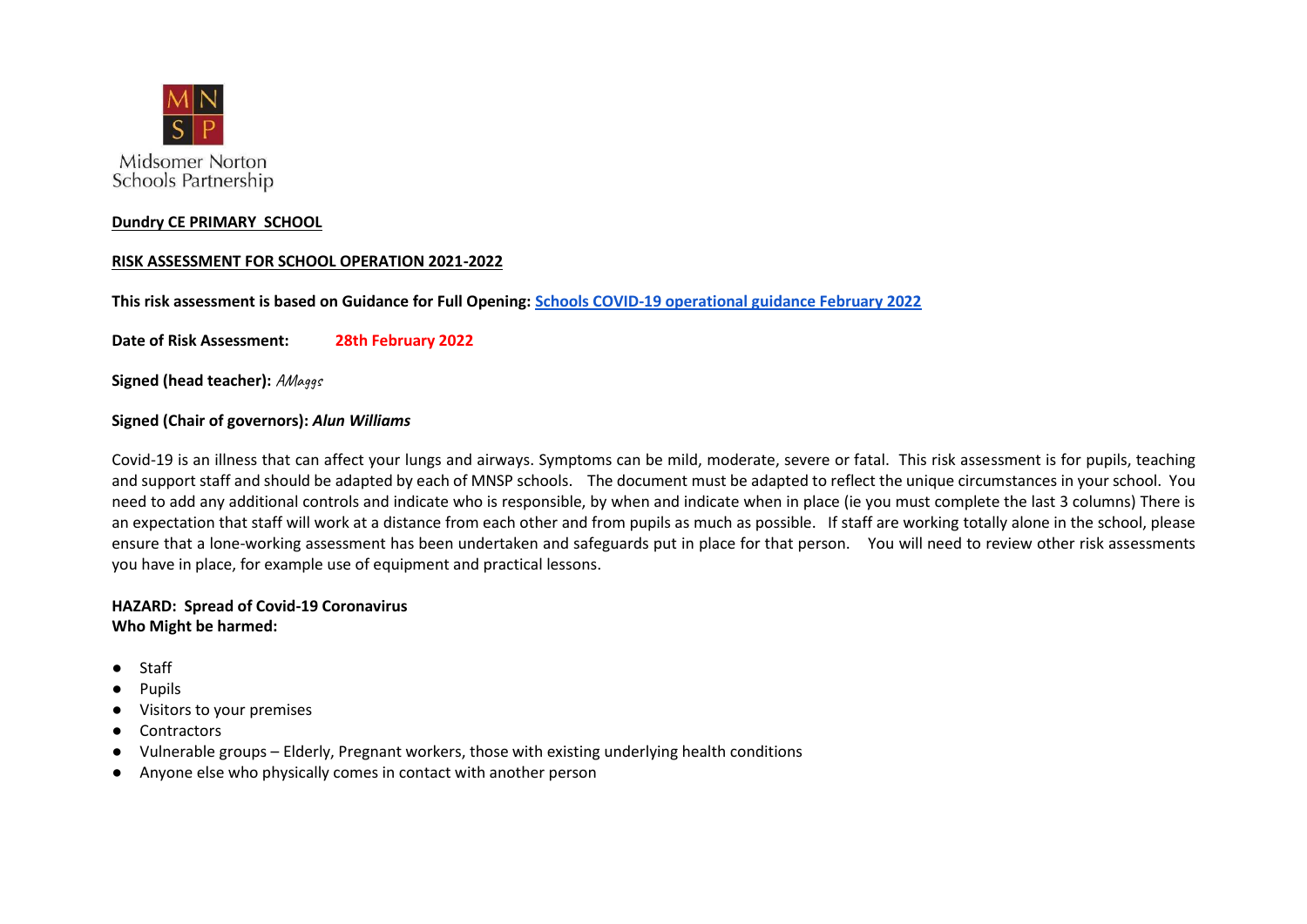| <b>Risk topics</b>                                                                                                                                                                                                                                                                                                                                                                                  | <b>Additional Controls</b>                                                                                                                                                                                                                                                                                                                                          | <b>Action by</b><br>whom?<br>[name]                              | <b>Action by</b><br>when?<br>[insert date] | Done/<br>checked<br><i><b>[initial and</b></i><br>date] |
|-----------------------------------------------------------------------------------------------------------------------------------------------------------------------------------------------------------------------------------------------------------------------------------------------------------------------------------------------------------------------------------------------------|---------------------------------------------------------------------------------------------------------------------------------------------------------------------------------------------------------------------------------------------------------------------------------------------------------------------------------------------------------------------|------------------------------------------------------------------|--------------------------------------------|---------------------------------------------------------|
| <b>Building safety</b><br>The site team (or mobile team) will continue<br>$\bullet$<br>with all compliance checks (fire safety etc).<br>Competent Contractors will continue to carry<br>$\bullet$<br>out specialist testing<br>Site team (or mobile team) will carry out and<br>$\bullet$<br>record flushing for water outlets not having<br>normal use.<br>Where practicable, competent contractor | Headteachers or delegated senior leader will<br>inspect health and safety records to confirm that<br>compliance checks have been carried out.<br>Where the school has not been able to organise<br>external competent contractor inspections, the<br>Trust's Estates Manager will be notified and a<br>further risk assessment will be put in place if<br>required. | RN/AMM                                                           | 6th Sept                                   | 28th Feb &<br>ongoing                                   |
| inspections and any associated remedial works<br>will continue to maintain the school.                                                                                                                                                                                                                                                                                                              | We will review our arrangements for fire<br>evacuation to determine if any changes are<br>required regarding exits, assembly points,<br>methods of assembly and so on - no changes<br>required                                                                                                                                                                      | RN/AMM<br>RN/AMM                                                 | 6th Sept<br>by end of                      | 28th Feb &<br>ongoing<br>Last drill                     |
|                                                                                                                                                                                                                                                                                                                                                                                                     | A drill will take place each new term.                                                                                                                                                                                                                                                                                                                              |                                                                  | Sept 2021                                  | 01/02/22                                                |
| First Aid<br>The Headteacher or senior leader will issue a<br>revised First Aider list and ensure that all staff are<br>aware of the nominated person each day                                                                                                                                                                                                                                      | First aider list will be prominently displayed in<br>every classroom and in the main hall (stating days<br>of the week they are in school)                                                                                                                                                                                                                          | <b>RN</b>                                                        | 6th Sept                                   | 28/02/22                                                |
|                                                                                                                                                                                                                                                                                                                                                                                                     | First aiders will be briefed on handling suspected<br>Covid19 illness that occurs in school - flow chart<br>displayed prominently. This is updated as and<br>when we receive updated guidance.                                                                                                                                                                      | <b>KE</b> (using<br>updated<br>information<br>from The<br>Trust) | 6th Sept                                   | 28/02/22                                                |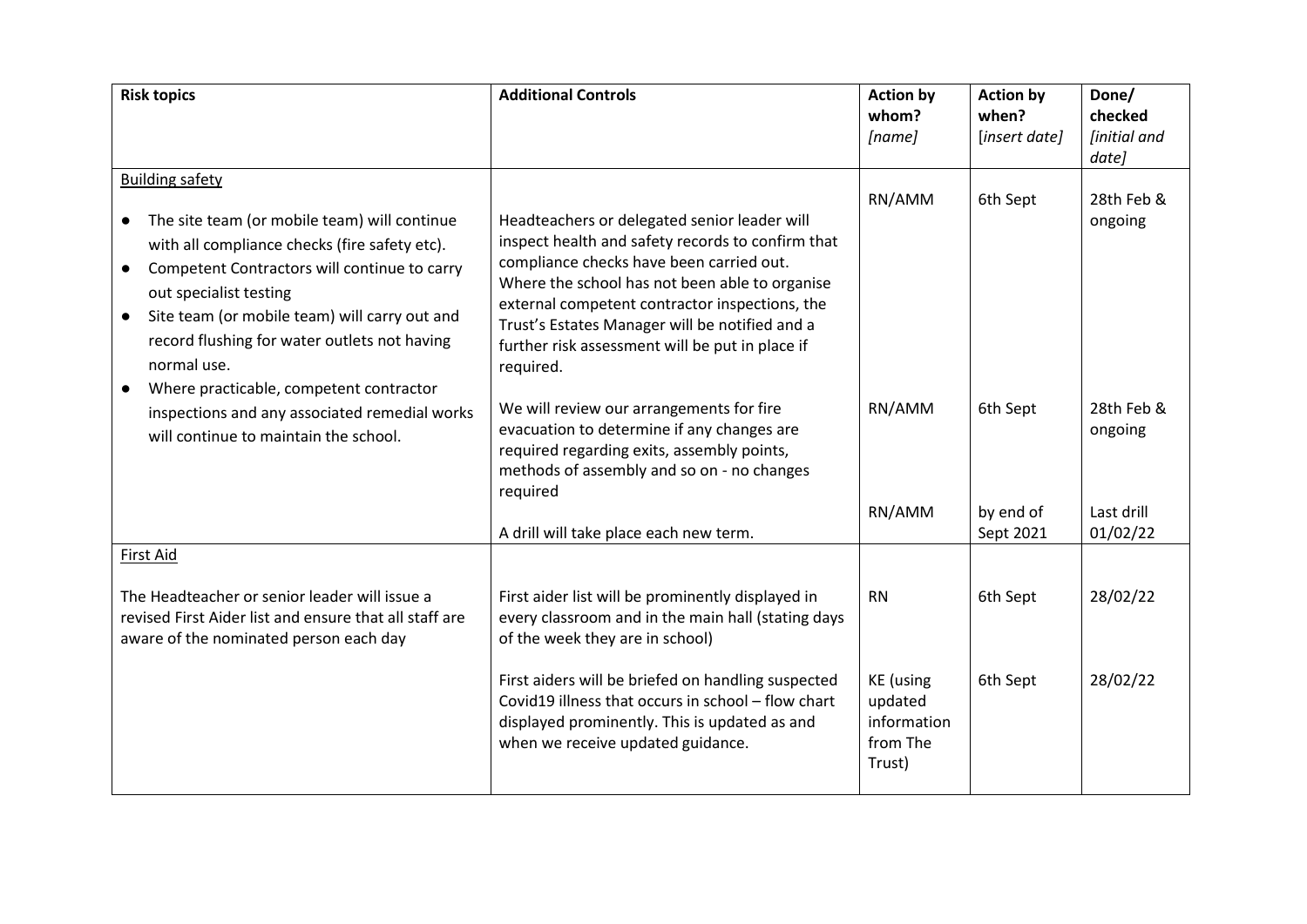|                                                                                                                                                                                                                                                                                   | PPE will be available for first aiders including face<br>masks, visors and gloves - these will be stored by<br>the first aid station in the downstairs kitchen<br>cupboard<br>The cleaning team will be briefed on cleaning<br>arrangements following first Aid and suspected<br>Covid 19 illness. This is updated as and when we<br>receive updated guidance.     | KE/AMM<br>(using<br>updated<br>information<br>from The<br>Trust) | 6th Sept | 28/02/22             |
|-----------------------------------------------------------------------------------------------------------------------------------------------------------------------------------------------------------------------------------------------------------------------------------|--------------------------------------------------------------------------------------------------------------------------------------------------------------------------------------------------------------------------------------------------------------------------------------------------------------------------------------------------------------------|------------------------------------------------------------------|----------|----------------------|
| <b>Staff working</b><br>All staff and pupils, including those who are clinically<br>extremely vulnerable (CEV), should attend unless<br>they're self-isolating or have been advised not to by<br>their GP or clinician. However, CEV staff may wish to<br>take extra precautions. | Headteacher/appropriate leader will be aware of<br>members of staff in these vulnerable groups and<br>will ensure safe working practices are<br>implemented and additional measures are<br>considered if these are needed.                                                                                                                                         | RN and AMM                                                       | 6th Sept | 28/02/22             |
|                                                                                                                                                                                                                                                                                   | Contact all staff as appropriate to ensure any<br>anxieties are addressed and all possible safety<br>measures are in place. Review this as and when<br>numbers of covid cases increase/decrease.                                                                                                                                                                   | RN/AMM                                                           | 6th Sept | 28/02/22             |
| Hand Washing<br>Hand washing facilities with soap and water will<br>$\bullet$<br>be in place.<br>Regular hand washing will be taking place.<br>$\bullet$<br>See hand washing guidance.<br>$\bullet$<br>https://www.nhs.uk/live-well/healthy-<br>body/best-way-to-wash-your-hands/ | Staff and pupils will be reminded on a regular<br>basis to wash their hands for 20 seconds with<br>water and soap and the importance of proper<br>drying with disposable towels. They will also be<br>reminded to catch coughs and sneezes in tissues -<br>Follow Catch it, Bin it, Kill it and to avoid touching<br>face, eyes, nose or mouth with unclean hands. | RN/AMM                                                           | 6th Sept | 28/02/22&<br>ongoing |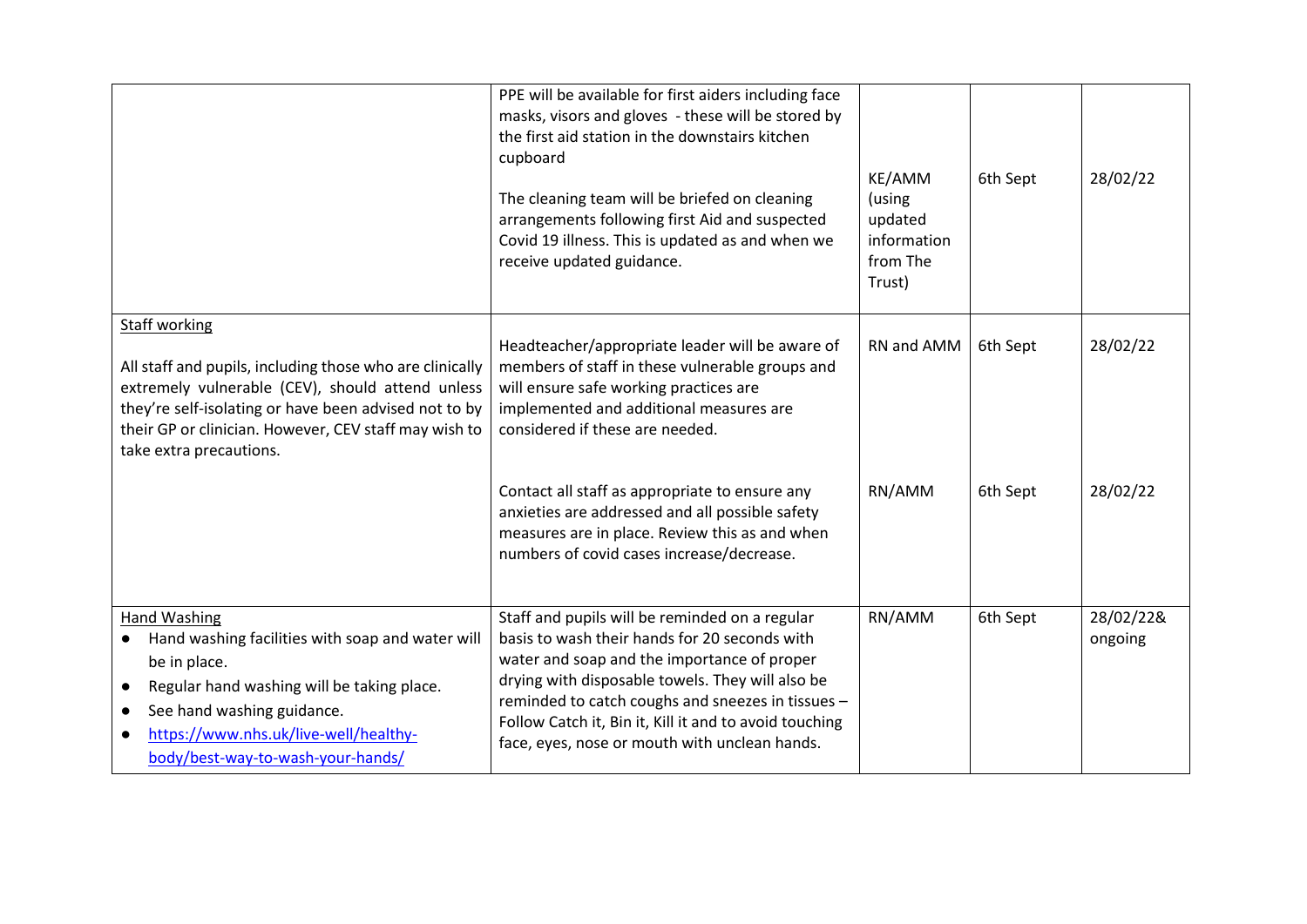| Drying of hands will be with disposable paper<br>towels rather than dryers<br>https://www.nursingtimes.net/news/research-<br>and-innovation/paper-towels-much-more-<br>effective-at-removing-viruses-than-hand-<br>dryers-17-04-2020/                   | Posters (appropriate to setting) are displayed<br>throughout the school reminding pupils to<br>wash their hands for 20 seconds<br>A poster and reminder is being sent to every<br>parent at the start of term<br>Pupils must wash their hands on arrival, before<br>$\bullet$ |                          |          |                       |
|---------------------------------------------------------------------------------------------------------------------------------------------------------------------------------------------------------------------------------------------------------|-------------------------------------------------------------------------------------------------------------------------------------------------------------------------------------------------------------------------------------------------------------------------------|--------------------------|----------|-----------------------|
| Gel (alcohol-based) sanitisers will be available<br>in any area where washing facilities are not                                                                                                                                                        | and after break and having lunch, after<br>sneezing/using tissue.                                                                                                                                                                                                             |                          |          |                       |
| readily available including in classrooms,<br>reception, staff rooms                                                                                                                                                                                    | There will be support for pupils who have<br>$\bullet$<br>trouble washing their hands independently                                                                                                                                                                           |                          |          |                       |
|                                                                                                                                                                                                                                                         | We will encourage young children to learn and<br>$\bullet$<br>practise these habits through games, songs<br>and repetition. This will be incorporated in the<br>morning routines in EYFS and Y1                                                                               |                          |          |                       |
| Cleaning                                                                                                                                                                                                                                                |                                                                                                                                                                                                                                                                               |                          |          |                       |
| We will follow the COVID-19: cleaning of non-<br>healthcare settings guidance COVID-19: cleaning of<br>non-healthcare settings guidance                                                                                                                 | Headteacher/senior leader to check that cleaners<br>are aware of guidance and have an appropriate<br>regime                                                                                                                                                                   | RN, AMM &<br><b>KE</b>   | 6th Sept | 28/02/22              |
| There will be frequent cleaning and disinfecting of<br>objects and surfaces that are touched regularly<br>particularly in areas of high use such as door<br>handles, light switches, reception area using<br>appropriate cleaning products and methods. | Where possible, Headteachers will organise<br>cleaning through the school day so that regularly<br>touched surfaces can be wiped down regularly<br>and bins emptied more frequently.                                                                                          | RN, CM & KE              | 6th Sept | 28/02/22              |
| Also requiring more regular cleaning will be toys,<br>books, desks, sinks, toilets and handrails.                                                                                                                                                       | Every classroom to be issued with a cleaning<br>'bucket', kept stocked up with all supplies needed<br>for regular cleaning of surfaces                                                                                                                                        | AMM                      | 6th Sept | 28/02/22              |
| Doors can be left open to prevent the more<br>frequent use of handles provided these are not fire<br>doors.                                                                                                                                             | At key points in the day classroom staff must wipe<br>down all surfaces<br>break time<br>$\bullet$                                                                                                                                                                            | All class<br>based staff | 6th Sept | 28/02/22 &<br>ongoing |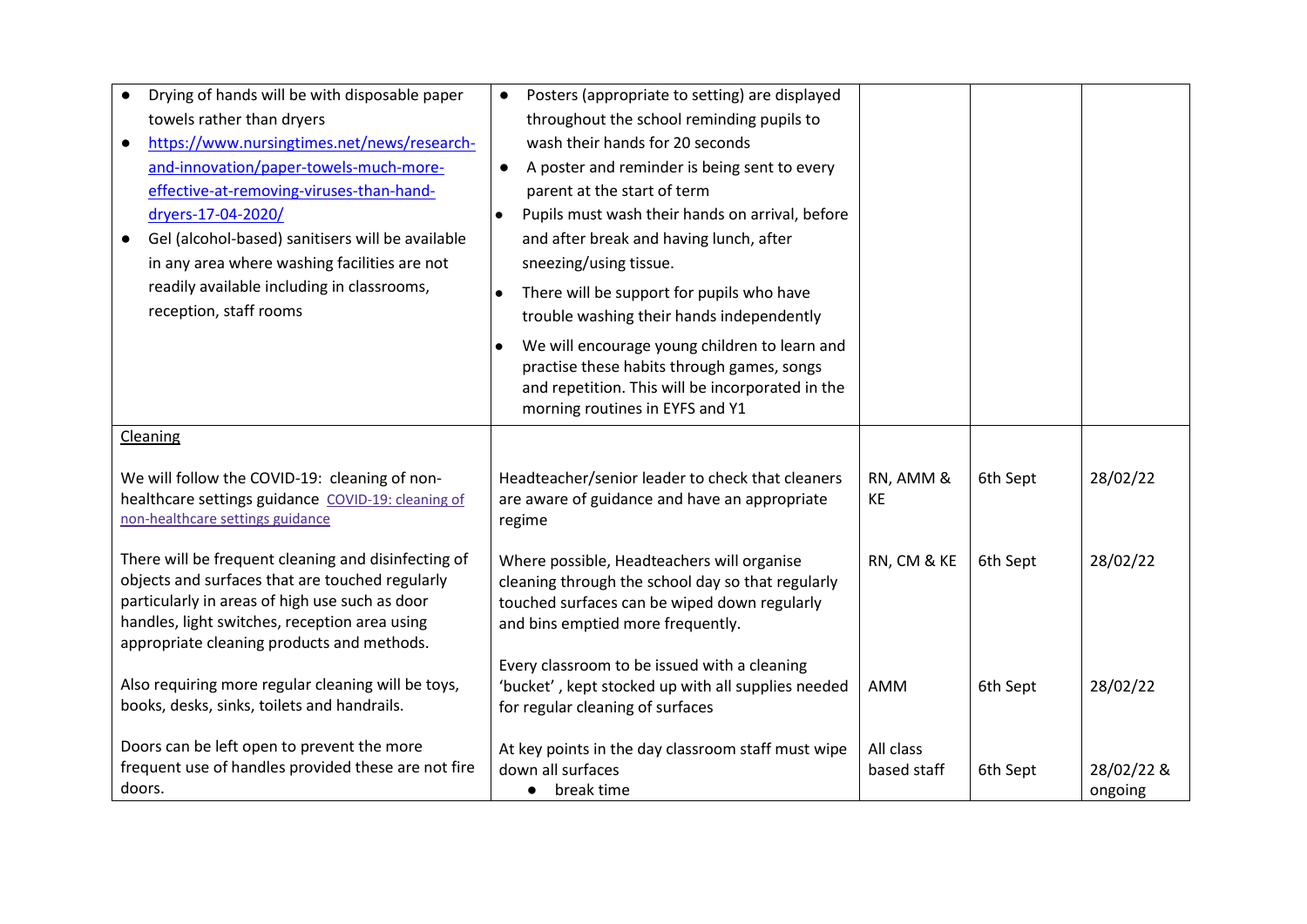|                                                                                                                                                                                                                                     | lunch time<br>$\bullet$<br>end of the day<br>$\bullet$<br>Office staff must wipe down keyboards, phones,<br>headsets, light switches, entry buttons at key<br>points in the day also                     |                          |             |                       |
|-------------------------------------------------------------------------------------------------------------------------------------------------------------------------------------------------------------------------------------|----------------------------------------------------------------------------------------------------------------------------------------------------------------------------------------------------------|--------------------------|-------------|-----------------------|
|                                                                                                                                                                                                                                     | Classroom based staff teams to be responsible for<br>frequent wiping down in own classrooms<br>Office staff to be responsible for office areas,<br>resources room, shared corridors                      | All class<br>based staff | 6th Sept    | 28/02/22 &<br>ongoing |
|                                                                                                                                                                                                                                     | Each school will prepare a checklist which can be<br>ticked and monitored by the senior leader<br>responsible. KE to prepare laminated tick sheet for<br>each zone and staff areas                       | KE                       | 6th Sept    | 28/02/22              |
| Use of toilets<br>Different groups do not need to be allocated their<br>own toilet blocks, but toilets will need to be<br>cleaned regularly and pupils must be encouraged to<br>clean their hands thoroughly after using the toilet | Staff should pay particular attention to<br>handwashing before and after supporting children<br>who need help with toileting (or eating), as well as<br>avoiding touching their own face whilst at work. | All staff                | 6th Sept    | 28/02/22              |
|                                                                                                                                                                                                                                     | Staff toilets will have additional spray cleaning<br>available to use before and after each use.                                                                                                         | All staff                | 6th Sept    | 28/02/22              |
| Use of outdoor space                                                                                                                                                                                                                |                                                                                                                                                                                                          |                          |             |                       |
| When possible, we will use outdoor space as this<br>can limit transmission and allow distance between<br>children                                                                                                                   | Classroom doors and windows to be open for<br>ventilation and classes encouraged to use outdoor<br>spaces.                                                                                               | RN/AMM                   | 6th Sept    | 28/02/22              |
|                                                                                                                                                                                                                                     | When considering team sports the following govt<br>guidance will be consulted.                                                                                                                           | Sport lead               | As required | 28/02/22              |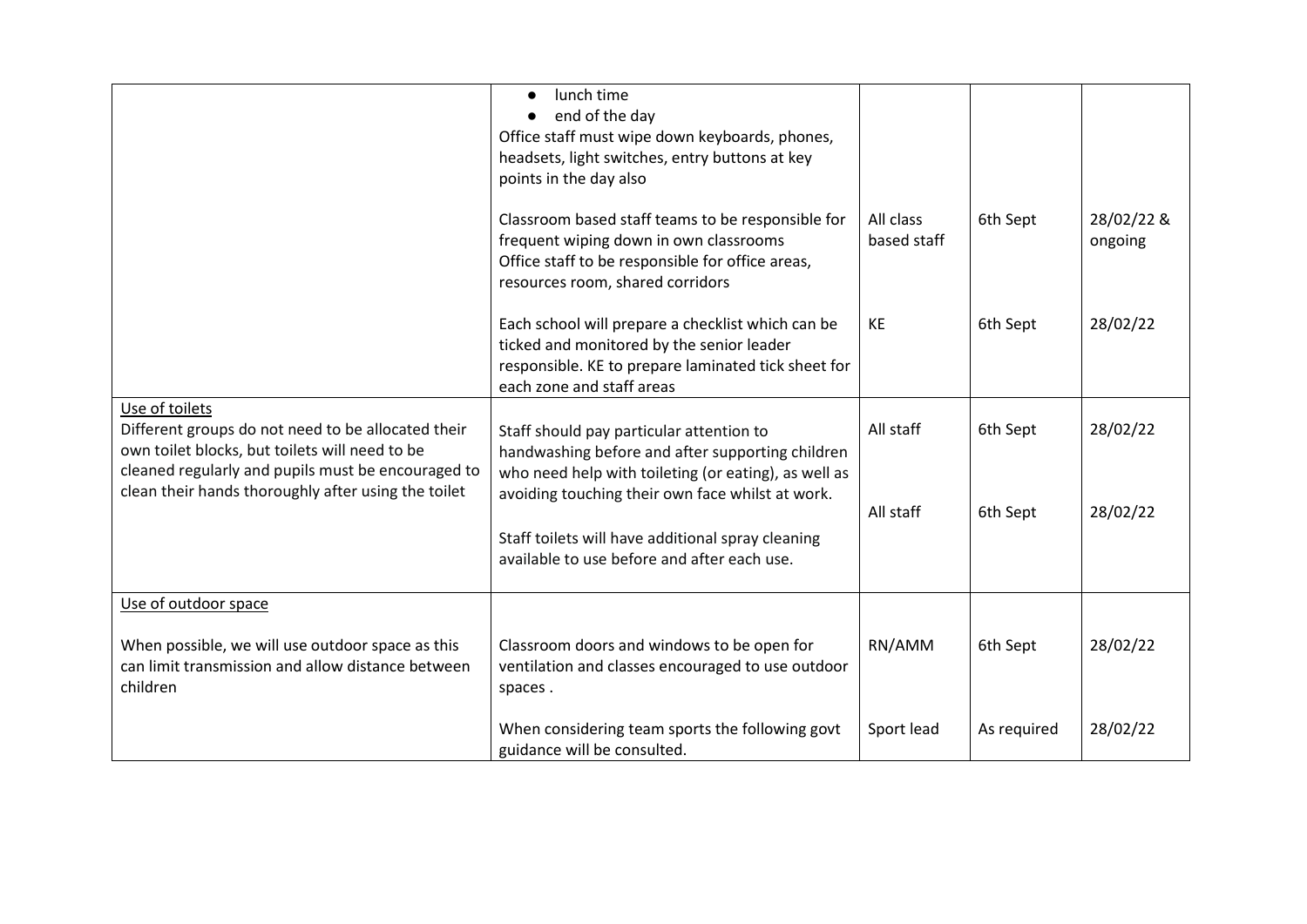|                                                       | Guidance on coronavirus (COVID-19) measures for        |           |          |            |
|-------------------------------------------------------|--------------------------------------------------------|-----------|----------|------------|
|                                                       | grassroots sport participants, providers and facility  |           |          |            |
|                                                       | operators - GOV.UK (www.gov.uk)                        |           |          |            |
| Daily school life                                     |                                                        |           |          |            |
|                                                       | In line with the latest guidance, face coverings are   | RN, AMM   | 01/02/22 | 28/02/22   |
| Mixing and becoming close contacts:                   | no longer required by law. staff and parents may       |           |          |            |
| You can be a 'contact' with someone with COVID-19     | choose to continue wearing a face covering in a        |           |          |            |
| any time from 2 days before they take a positive test | crowded or enclosed space where they come into         |           |          |            |
| or develop symptoms, until 10 days afterwards. You    | contact with other people they do not normally         |           |          |            |
| are a 'close contact' if you:                         | meet. If advised, we will reintroduce face             |           |          |            |
|                                                       | coverings in communal areas as part of our             |           |          |            |
| Are living in the same household as someone           | outbreak management plan.                              |           |          |            |
| with symptoms or who has tested positive for          |                                                        |           |          |            |
| COVID-19                                              | Bubbles are no longer necessary. Assemblies in the     | RN, AMM   | 01/02/22 | 28/02/22   |
| Have had the following types of contact with          | hall will resume. Our outbreak management plan         |           |          |            |
| someone who has tested positive for COVID-            | allows for bubbles to be reintroduced if deemed        |           |          |            |
| 19:                                                   | necessary to reduce mixing between bubbles.            |           |          |            |
|                                                       |                                                        |           |          |            |
| Face-to-face contact, including being<br>$\circ$      | Breakfast club will continue and parents will be       | AMM, CH   | 01/02/22 | 28/02/22   |
| coughed on or a face-to-face                          | asked to ensure we have the most up-to-date            |           |          |            |
| conversation within 1 metre                           | details on record.                                     |           |          |            |
| Being within 1 metre for 1 minute or<br>O             |                                                        |           |          |            |
| longer without face-to-face contact                   | Families will be asked to access a PCR test if a child | RN, AMM,  | 01/02/22 | 28/02/22 & |
| Being within 2 metres for more than<br>$\circ$        | shows symptoms.                                        | <b>CH</b> |          | ongoing    |
| 15 minutes (either as a one-off                       |                                                        |           |          |            |
| contact or added up together over                     | School will send home any child with symptoms,         | AMM, CH   | 01/02/22 | 28/02/22&  |
|                                                       | however mild.                                          |           |          | ongoing    |
| one day)                                              |                                                        |           |          |            |
| Travelling in the same vehicle or a<br>$\circ$        | Parents will be reminded of the school's measures      |           | 01/02/22 | 28/02/22   |
| plane                                                 |                                                        | RN, AMM   |          |            |
|                                                       | as and when government guidance is updated.            |           |          |            |
|                                                       |                                                        |           |          |            |
|                                                       | If advised to do so by public health we will follow    | AMM       |          | 28/02/22   |
|                                                       | our Outbreak Management Plan. This may involve         |           |          |            |
|                                                       | the reintroduction of measures such as bubbles.        |           |          |            |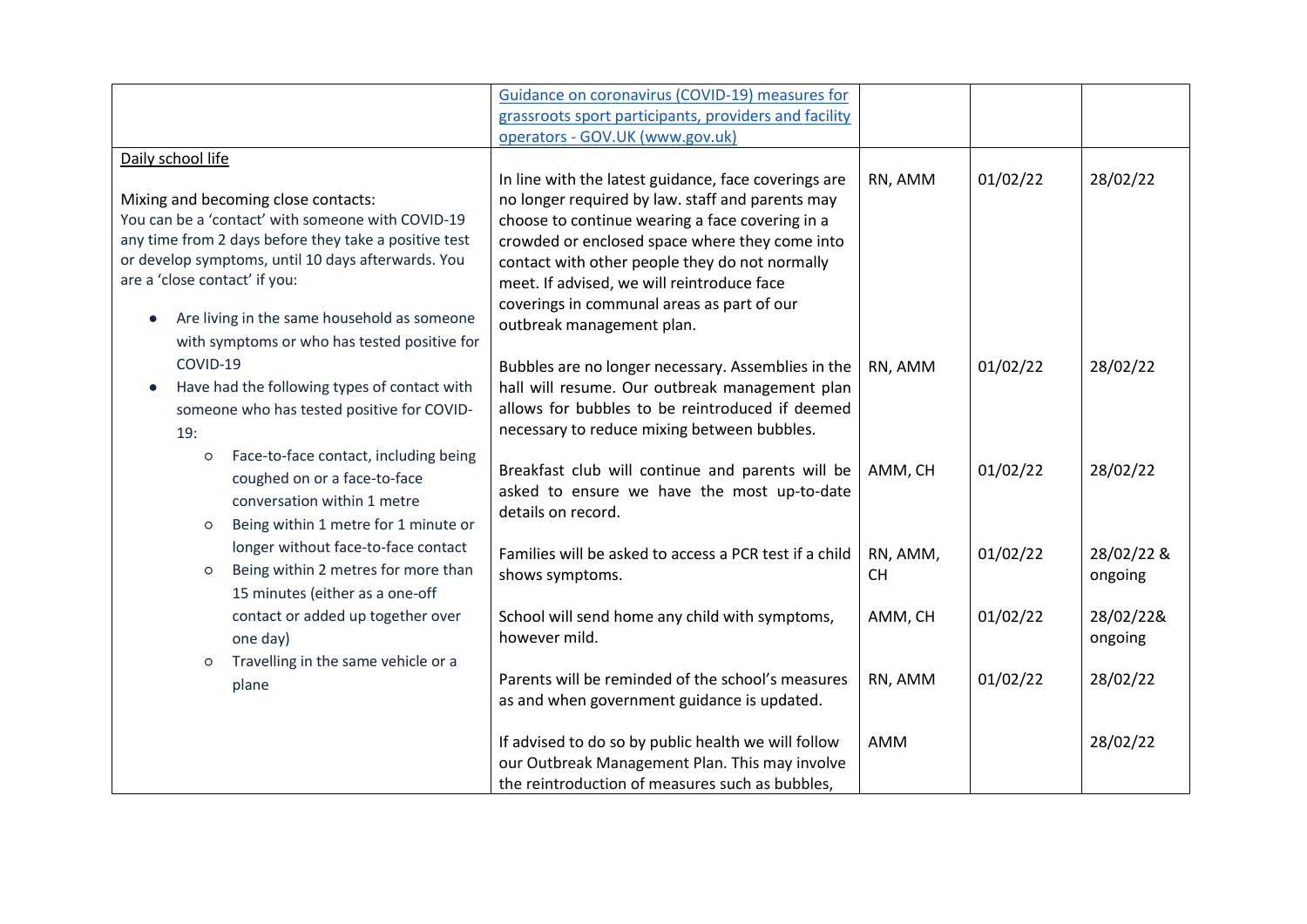|                                                                                                                                                                                                                                                                                                                                                                                                                                                         | wearing of face coverings or, possible return to<br>remote learning.                                                                                                                                                     |         |          |                       |
|---------------------------------------------------------------------------------------------------------------------------------------------------------------------------------------------------------------------------------------------------------------------------------------------------------------------------------------------------------------------------------------------------------------------------------------------------------|--------------------------------------------------------------------------------------------------------------------------------------------------------------------------------------------------------------------------|---------|----------|-----------------------|
| PPE: gloves<br>When possible, spillages etc. should be cleared by<br>the cleaning staff. If these staff are not available,<br>then disposable gloves must be worn. Staff will be<br>instructed on how to remove gloves carefully to<br>reduce contamination and how to dispose of them<br>safely.                                                                                                                                                       | Staff to be reminded that wearing of gloves is not<br>a substitute for good hand washing and that<br>gloves can also spread the virus. These will be<br>available in all first aid kits and at the first aid<br>stations | RN, AMM | 6th Sept | 28/02/22 &<br>Ongoing |
| Gloves will be worn for the administration of all<br>First Aid and for support children with toileting,<br>nappy changing etc                                                                                                                                                                                                                                                                                                                           | Frequent reminders in briefings, staff meetings<br>and newsletter                                                                                                                                                        | AMM     |          | 28/02/22              |
| PPE: Face masks                                                                                                                                                                                                                                                                                                                                                                                                                                         |                                                                                                                                                                                                                          |         |          |                       |
| In non-health care settings there is currently no<br>requirement or guidance for face masks. However,<br>the schools will have disposable masks available for<br>use should the guidance change and for situations<br>where an urgent requirement to break the social<br>distancing guidelines is required (in early years or<br>primary setting or during first aid need for<br>example). Those staff who wish to wear a face<br>mask may request one. |                                                                                                                                                                                                                          |         |          |                       |
| Staff should remember that current guidance<br>emphasises good ventilation handwashing<br>behaviours above all else.                                                                                                                                                                                                                                                                                                                                    |                                                                                                                                                                                                                          |         |          |                       |
| Symptoms of Covid-19 - staff                                                                                                                                                                                                                                                                                                                                                                                                                            |                                                                                                                                                                                                                          |         |          |                       |
|                                                                                                                                                                                                                                                                                                                                                                                                                                                         |                                                                                                                                                                                                                          | RN, AMM | 24/02/22 | 28/02/22              |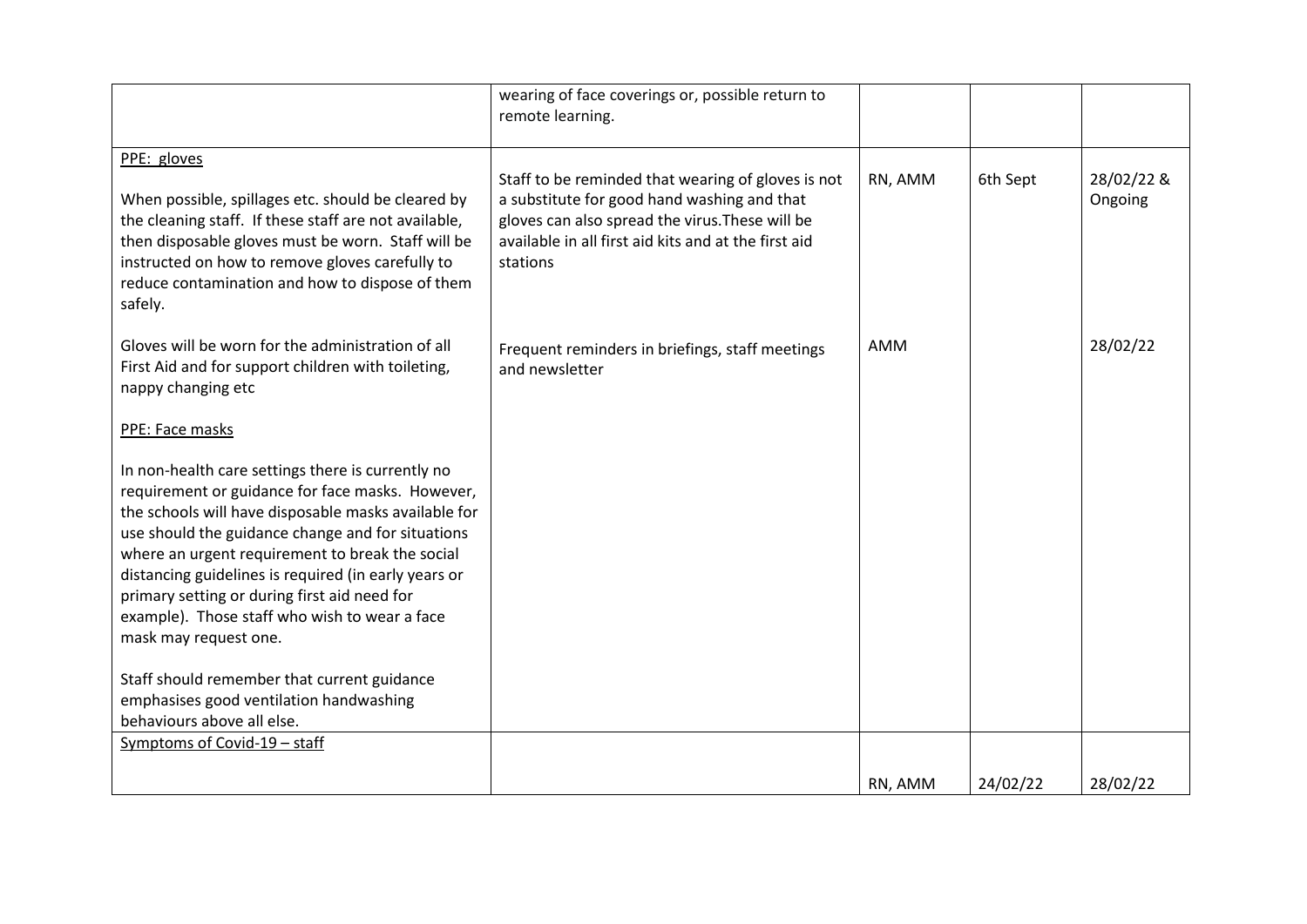| If anyone becomes unwell with a new continuous         | If you have any of the main symptoms of Covid-19     |  |  |
|--------------------------------------------------------|------------------------------------------------------|--|--|
| cough or a high temperature in the workplace they      | (a recent onset of a new continuous cough; a high    |  |  |
| will be sent home and advised to follow the stay at    | temperature; or a loss of, or change in, your        |  |  |
| home guidance and get tested.                          | normal sense of taste or smell) you should order a   |  |  |
|                                                        | PCR test.                                            |  |  |
| Tests can be booked online through the NHS testing     | You are advised to stay at home and avoid contact    |  |  |
| and tracing for coronavirus website, or ordered by     | with other people while you wait for the test        |  |  |
| telephone via NHS 119 for those without access to      | result.                                              |  |  |
| the internet. Staff in schools have priority access to | If you test positive, you should continue to stay at |  |  |
| testing.                                               | home and avoid contact with other people. This       |  |  |
|                                                        | includes not attending work.                         |  |  |
| If a test is negative, if they feel well and no longer | You should take an LFD test from five days after     |  |  |
| have symptoms similar to coronavirus (COVID-19),       | your symptoms started, (or the day your test was     |  |  |
| they can stop self-isolating.                          | taken if you did not have symptoms) followed by      |  |  |
|                                                        | another one the next day. If both these test         |  |  |
| If a test is positive they should follow the advice    | results are negative, you should return to work.     |  |  |
| from test and trace                                    | If you can, you should let people who you have       |  |  |
|                                                        | been in close contact with know about your           |  |  |
|                                                        | positive test result.                                |  |  |
|                                                        | Children and young people with Covid-19 should       |  |  |
|                                                        | not attend school while they are infectious. They    |  |  |
|                                                        | should take an LFD test from five days after their   |  |  |
|                                                        | symptoms started (or the day their test was taken    |  |  |
|                                                        | if they did not have symptoms) followed by           |  |  |
|                                                        | another one the next day. If both these test         |  |  |
|                                                        | results are negative, they should return to school,  |  |  |
|                                                        | as long as they feel well enough to do so and do     |  |  |
|                                                        | not have a temperature.                              |  |  |
|                                                        | If you live with, or have stayed overnight in the    |  |  |
|                                                        | household of, someone who has Covid-19, you are      |  |  |
|                                                        | advised (for ten days after the day the person you   |  |  |
|                                                        | live or stayed with first had symptoms, or the day   |  |  |
|                                                        | their test was taken if they did not have            |  |  |
|                                                        | symptoms) to:                                        |  |  |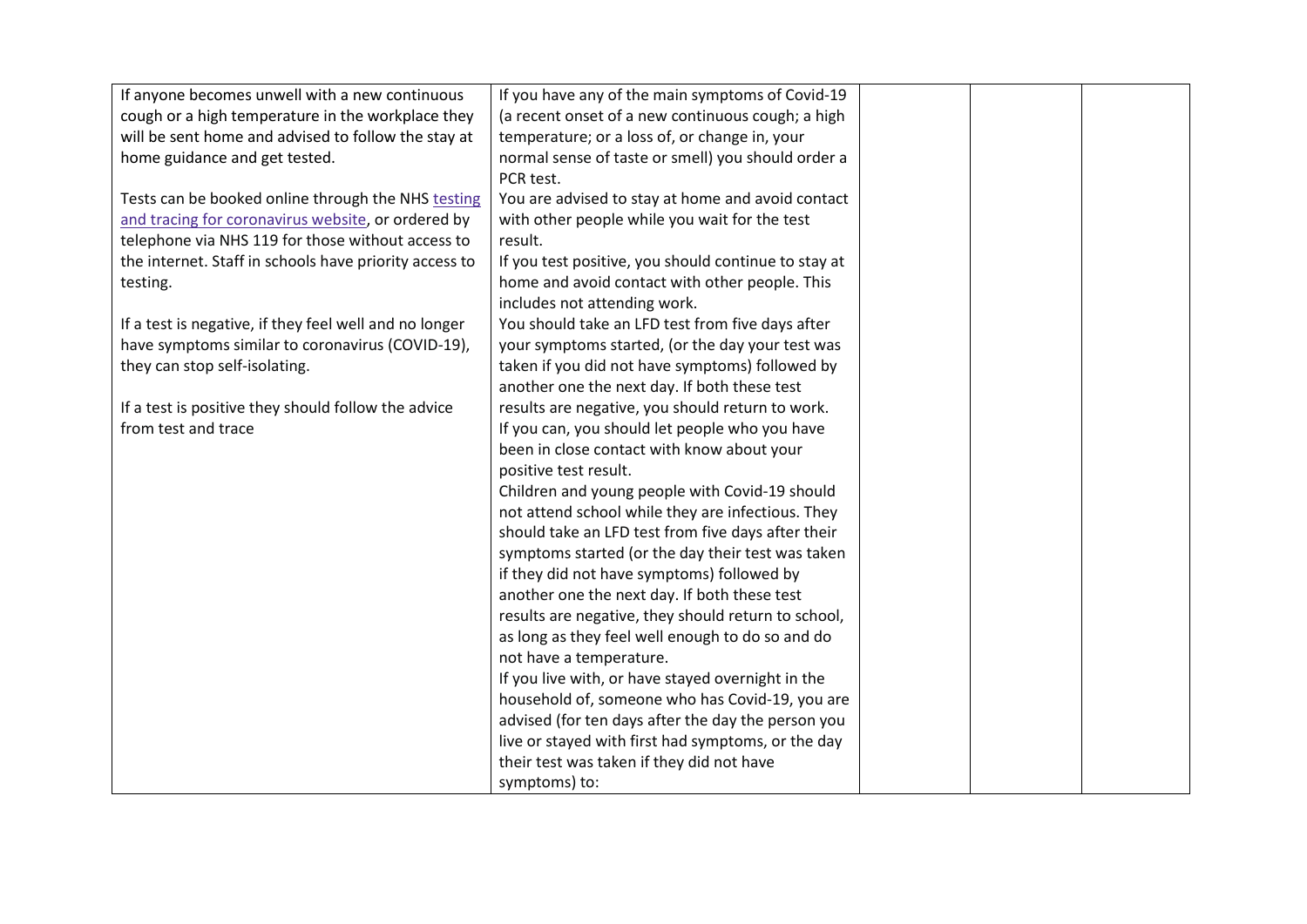|           |                                                    | minimise contact with the person who has Covid-                                               |                 |          |          |
|-----------|----------------------------------------------------|-----------------------------------------------------------------------------------------------|-----------------|----------|----------|
|           |                                                    | 19;                                                                                           |                 |          |          |
|           |                                                    | work from home if you are able to do so;                                                      |                 |          |          |
|           |                                                    | avoid contact with anyone you know who is at                                                  |                 |          |          |
|           |                                                    | higher risk of becoming severely unwell if they are                                           |                 |          |          |
|           |                                                    | infected with Covid-19, especially those with a                                               |                 |          |          |
|           |                                                    | severely weakened immune system;                                                              |                 |          |          |
|           |                                                    | limit close contact with other people outside your                                            |                 |          |          |
|           |                                                    | household, especially in crowded, enclosed or                                                 |                 |          |          |
|           |                                                    | poorly ventilated spaces;                                                                     |                 |          |          |
|           |                                                    | wear a well-fitting face covering made with                                                   |                 |          |          |
|           |                                                    | multiple layers or a surgical face mask in crowded,                                           |                 |          |          |
|           |                                                    | enclosed or poorly ventilated spaces and where                                                |                 |          |          |
|           |                                                    | you are in close contact with other people.                                                   |                 |          |          |
|           |                                                    | Staff, children and young people who live with<br>someone who has Covid-19 should continue to |                 |          |          |
|           |                                                    |                                                                                               |                 |          |          |
|           | Symptoms of Covid-19 - pupils                      | attend work or their education setting as normal.                                             |                 |          |          |
|           | The school will designate (if possible) a specific | The Thrive room may be used.                                                                  | RN, AMM         | 6th Sept | 28/02/22 |
|           | identified room (or area) to isolate someone       |                                                                                               |                 |          |          |
|           |                                                    | An adult will need to ensure the child is safe whilst                                         | AMM             |          |          |
|           | who shows symptoms of Covid-19                     | maintaining a distance outside the room.                                                      |                 |          |          |
|           | Any pupil who displays signs of being unwell will  |                                                                                               |                 |          |          |
|           | be moved to the isolation room whilst awaiting     | Separate toilets are not available however any                                                | AMM, SE         |          |          |
|           | collection (whilst still ensuring pupil is safe).  | toilet used by an unwell child will be cleaned after                                          |                 |          |          |
| $\bullet$ | Areas used by unwell pupils who need to go         | use.                                                                                          |                 |          |          |
|           | home will be thoroughly cleaned once vacated.      |                                                                                               |                 |          |          |
| $\bullet$ | Unwell pupils waiting to go home, should use       | The child who has shown symptoms and tests                                                    | AMM             |          |          |
|           | different toilets (if possible) to the rest of the | positive will need to follow the current                                                      |                 |          |          |
|           | school to minimise the spread of infection.        | government guidelines                                                                         |                 |          |          |
|           | These facilities should then be cleaned prior to   |                                                                                               |                 |          |          |
|           |                                                    |                                                                                               |                 |          |          |
|           | use by others                                      | If any child is required to stay at home due to                                               | AMM, Class      |          | 28/02/22 |
|           |                                                    | having COVID-19, we will provide remote                                                       | <b>Teachers</b> |          |          |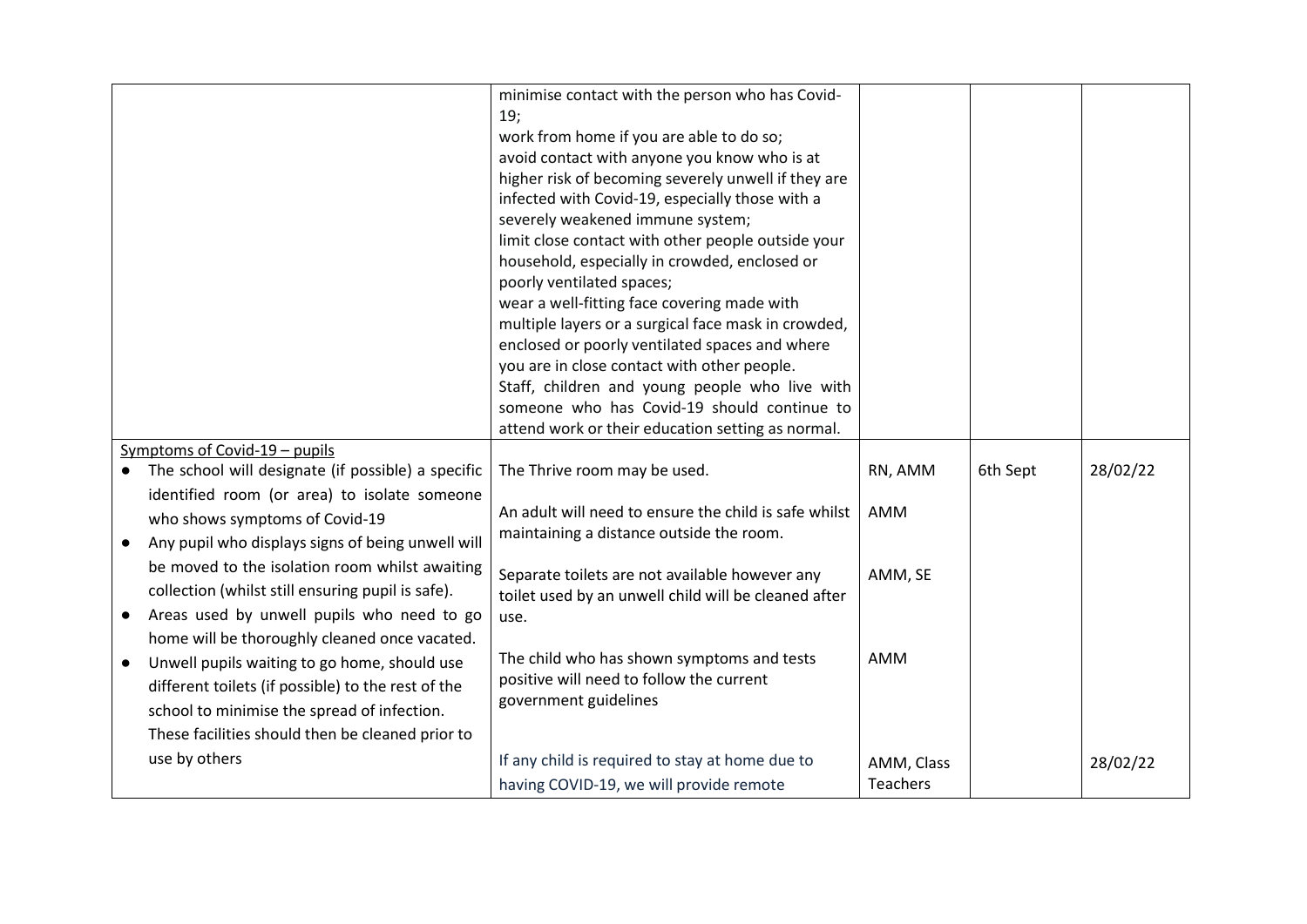|                                                                                                                                                                                                                                                                                                                          | education, in line with the new remote education<br>temporary continuity direction for academic year<br>2021/22, which places the same requirements on<br>schools as the direction from last academic year<br>2020/21. Schools affected by the temporary<br>continuity direction must provide remote<br>education for state-funded, school-aged pupils<br>whose attendance would be contrary to local<br>public health advice or UK central government<br>guidance or law relating to COVID-19. Schools<br>must also have regard to the expectations for<br>remote education, which remain the same as last<br>academic year. |            |          |          |
|--------------------------------------------------------------------------------------------------------------------------------------------------------------------------------------------------------------------------------------------------------------------------------------------------------------------------|-------------------------------------------------------------------------------------------------------------------------------------------------------------------------------------------------------------------------------------------------------------------------------------------------------------------------------------------------------------------------------------------------------------------------------------------------------------------------------------------------------------------------------------------------------------------------------------------------------------------------------|------------|----------|----------|
| Confirmed Covid-19 and Riddor reporting<br>There may be a requirement for RIDDOR (The<br>Reporting of Injuries, Diseases and Dangerous<br>Occurrences Regulations 2013) if:<br>An incident at work has led to possible or actual<br>exposure to Covid-19<br>A member of staff has Covid-19 caused by<br>exposure at work | Headteachers or senior leaders will seek advice<br>prior to making Riddor reports. This will be<br>through Services Director. If reports are needed<br>these will be made on our behalf through B&NES                                                                                                                                                                                                                                                                                                                                                                                                                         | RN/AMM     | 6th Sept | 3/12/21  |
| <b>Transport arrangements</b><br>We will encourage parents and children to walk or<br>cycle where possible and will signpost to<br>government guidance.<br>We will make any necessary arrangements and<br>communications in relation to start and finish times                                                           | No children currently use public transport to<br>travel to and from school<br>Masks may be advised for those pupils or staff<br>arriving by public transport. Start and finish times<br>for the school day will resume normal times and<br>we will not operate a one-way system.                                                                                                                                                                                                                                                                                                                                              | <b>AMM</b> | 6th Sept | 28/02/22 |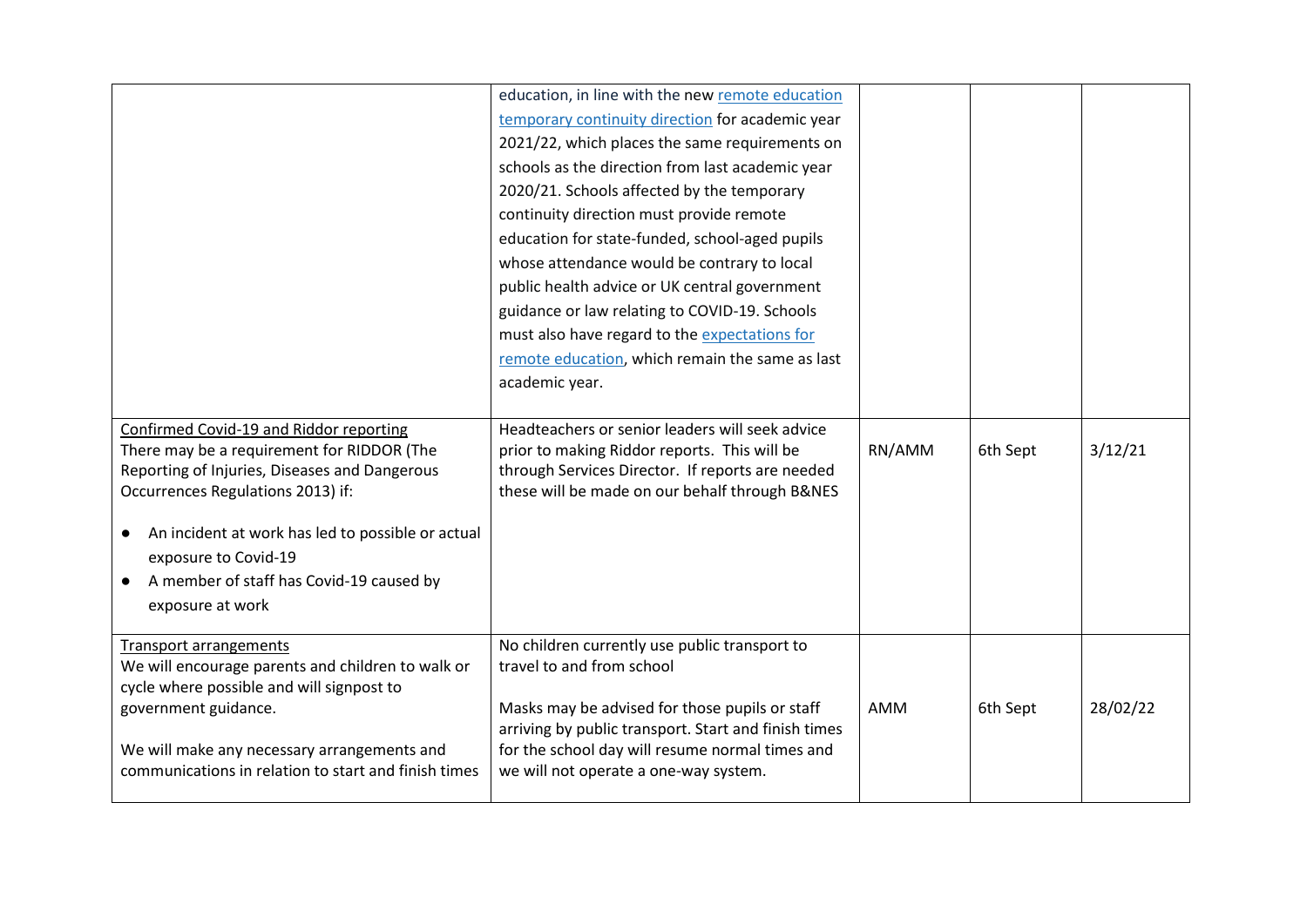| The MAT senior leadership will engage with<br>transport providers in relation to the appropriate<br>steps they will take to mitigate risk.                                                                    | This will be done in communications from Trust<br>CEO to parents. Trust CEO and senior leaders will<br>liaise with local authority regarding transport<br>arrangements.                                               | RN/AMM,<br><b>CH</b> | 6th Sept | 28/02/22              |
|---------------------------------------------------------------------------------------------------------------------------------------------------------------------------------------------------------------|-----------------------------------------------------------------------------------------------------------------------------------------------------------------------------------------------------------------------|----------------------|----------|-----------------------|
| Communications<br>The Trust will communicate with staff and parents<br>to make it clear that those who have coronavirus<br>symptoms or who have someone in their household<br>who does, do not attend school. | Trust CEO communicates regularly with parents<br>and staff                                                                                                                                                            | <b>CH</b>            | 6th Sept | 28/02/22 &<br>ongoing |
| The school will effectively communicate local<br>arrangements for school.                                                                                                                                     | Letter to parents                                                                                                                                                                                                     | RN/AMM               | 6th Sept | 28/02/22 &<br>ongoing |
| We will communicate with contractors coming to<br>site so they are aware of appropriate arrival times,<br>entrances/exits to use and procedures that are in<br>place.                                         | CH to communicate to contractors including<br>refuse collection, school meals delivery, site<br>maintenance teams                                                                                                     | <b>CH</b>            | 6th Sept | 28/02/22 &<br>ongoing |
| <b>Environmental issues</b><br>Schools with air conditioning will keep this turned<br>off as much as possible to avoid the recirculation of<br>air. Natural ventilation is encouraged and windows             | Applies to Willow Class only                                                                                                                                                                                          | AMM                  | 6th Sept | 28/02/22 &<br>ongoing |
| should be opened where it is safe and appropriate.<br>Where lights need to be turned on, these should be<br>left on (frequent touching of switches to be<br>avoided)                                          | All classes to ventilate throughout the day with<br>open windows and doors. Light switches to be<br>wiped at key points in the day. LA advice on<br>ventilation communicated to all teachers. CO2<br>monitors in use. | class staff          |          | 28/02/22              |
| <b>Mental Health</b><br>Management will promote mental health and<br>wellbeing awareness to staff during the Coronavirus<br>outbreak and will offer whatever support they can                                 | Leaders, as relevant to your school setting, will be<br>required to oversee this using all resources<br>available to us.                                                                                              | RN/AMM               | 6th Sept | 28/02/22              |